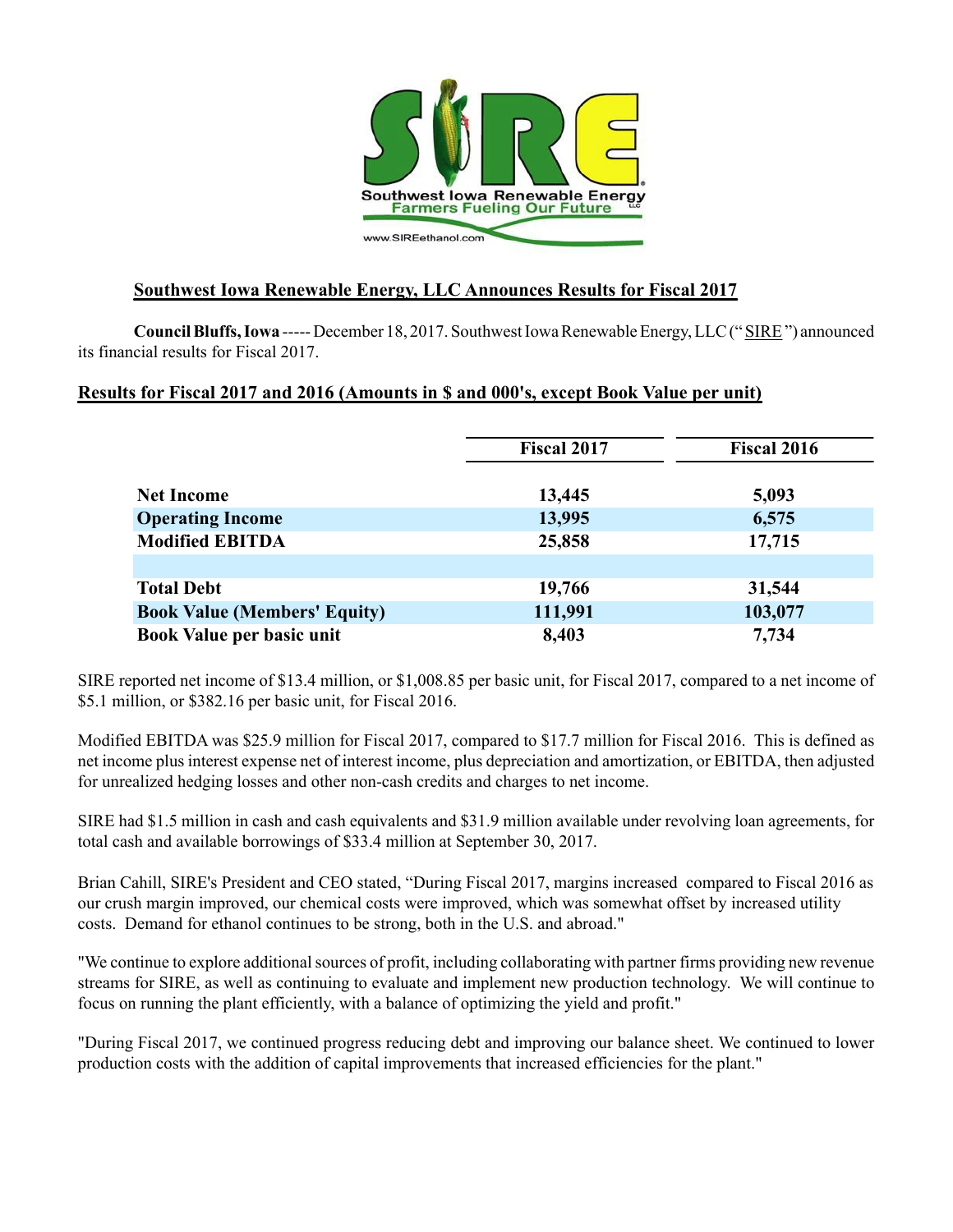### *2017 Highlights*

- SIRE reduced the Farm Credit Services of America/Cobank term loan by \$6.0 million, from \$18.0 million down to \$12.0 million
- SIRE declared a distribution of \$340 per unit, which was paid in February 2017
- SIRE completed construction of a new cooling tower, process water tank and upgraded the hammer mills
- SIRE continued utilizing the Enogen corn in its ethanol production

"Our book value per share is now \$8,403 per unit," continued Cahill, "with \$1,008.85 profit per basic unit for Fiscal 2017."

During Fiscal 2017, SIRE sold 123.7 million gallons of ethanol. Cahill commented, "Margins increased but continue to be tight, as the low price of corn has been maintained. There was also a slight increase in the price of ethanol and greater operating efficiencies in yields for the plant. Somewhat offsetting this was lower revenue and volume for distiller grains due to industry trends and ethanol operating efficiences. The EPA volumes are stable to 2017 and have been maintained to the statutory limits of RFS2. We expect Fiscal 2018 to see continued tight margins, as ethanol production continues to increase and both domestic and export markets need to increase to keep supply and demand in balance."

On December 18, 2017, the Company's Board of Directors declared a distribution of \$500 per unit to its members of record on December 31, 2017, payable on or about January 16, 2018. Based on the current number of units outstanding, the aggregate payment will be approximately \$6.7 million.

### **About Southwest Iowa Renewable Energy, LLC:**

SIRE is located on 275 acres in Council Bluffs, Iowa, operating a 140 million gallon-per-year ethanol plant. SIRE began producing ethanol in February 2009 and sells its ethanol, distillers grains, corn syrup, and corn oil in the continental United States, Mexico and the Pacific Rim.

*This press release contains certain forward-looking statements within the meaning of the Private Securities Litigation Reform Act of 1995 (the " 1995 Act* " *). Such statements are made in good faith by SIRE and are identified as including terms such as "may," "will," "should," "expects," "anticipates," "estimates," "plans," or similar language. In connection with these safe-harbor provisions, SIRE has identified in its Annual Report on Form 10-K , important factors that could cause actual results to differ materially from those contained in any forward-looking statement made by or on behalf of SIRE, including, without limitation, the risk and nature of SIRE's business, and the effects of general economic conditions on SIRE. The forward-looking statements contained in this Press Release are included in the safe harbor protection provided by Section 27A of the Securities Act of 1933, as amended and Section 21E of the Securities Exchange Act of 1934, as amended. SIRE further cautions that such factors are not exhaustive or exclusive. SIRE does not undertake to update any forward-looking statement which may be made from time to time by or on behalf of SIRE.*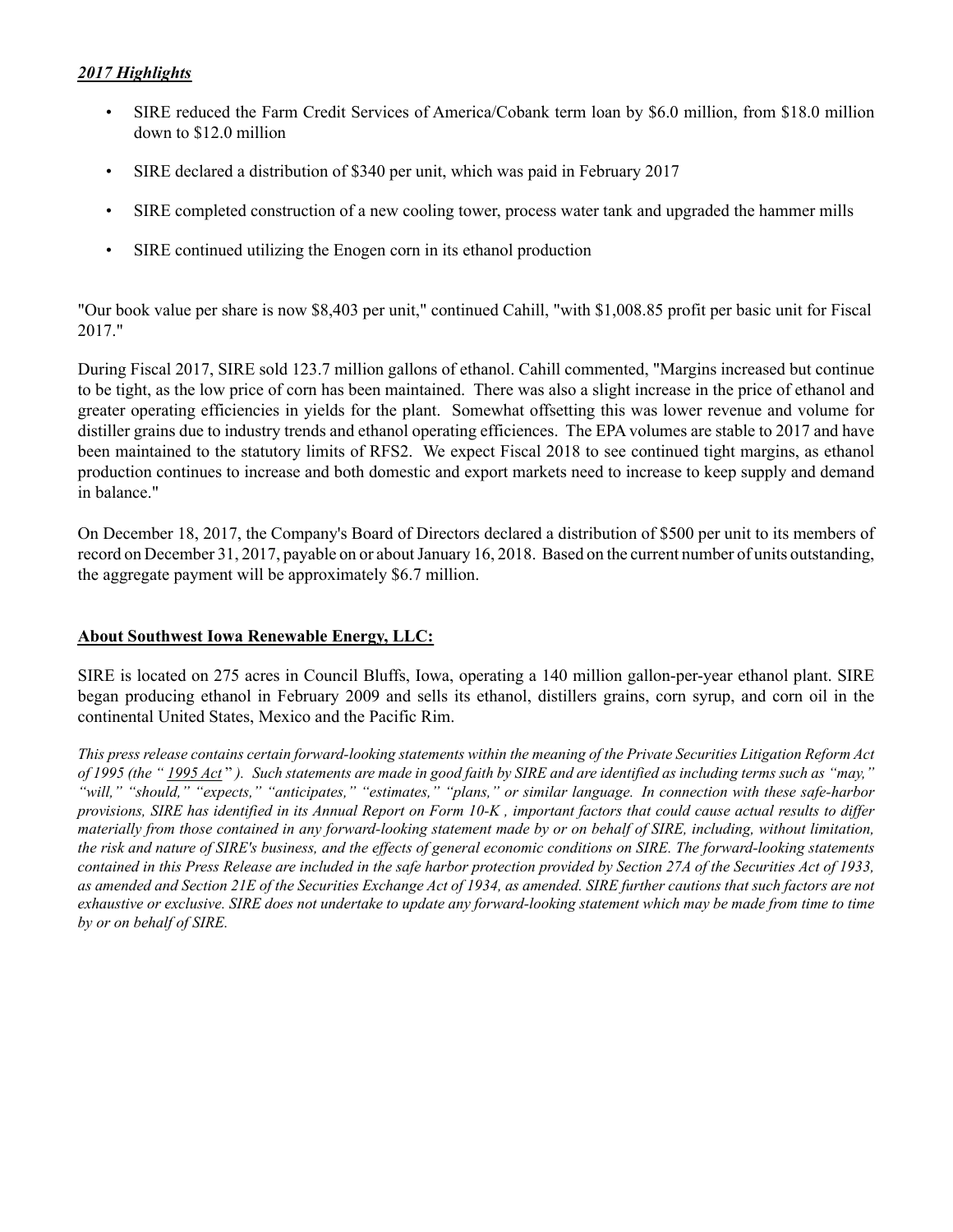#### **SOUTHWEST IOWA RENEWABLE ENERGY, LLC Statements of Operations**

(Dollars in thousands except for per unit amounts)

|                                                    | September 30,<br>2017   |          | September 30,<br>2016 |         |
|----------------------------------------------------|-------------------------|----------|-----------------------|---------|
| <b>Revenues</b>                                    | \$                      | 219,768  | -S                    | 223,326 |
| <b>Cost of Goods Sold</b>                          |                         |          |                       |         |
| Cost of goods sold-non hedging                     |                         | 201,376  |                       | 211,703 |
| Realized & unrealized hedging (gains) losses       |                         | (390)    |                       | 460     |
|                                                    |                         | 200,986  |                       | 212,163 |
| Gross Margin                                       |                         | 18,782   |                       | 11,163  |
| General and administrative expenses                |                         | 4,787    |                       | 4,588   |
| <b>Operating Income</b>                            |                         | 13,995   |                       | 6,575   |
| <b>Other Expense</b>                               |                         | 550      |                       | 1,482   |
| <b>Net Income</b>                                  | $\mathbf{\hat{S}}$      | 13,445   | \$                    | 5,093   |
| <b>Weighted Average Units Outstanding -basic</b>   |                         | 13,327   |                       | 13,327  |
| <b>Weighted Average Units Outstanding -diluted</b> |                         | 14,394   |                       | 13,327  |
| Income per unit -basic                             | \$                      | 1,008.85 | \$.                   | 382.16  |
| Income per unit -diluted                           | $\overline{\mathbb{S}}$ | 906.28   | \$                    | 382.16  |

#### *Modified EBITDA*

Management uses Modified EBITDA, a non-GAAP measure, to measure the Company's financial performance and to internally manage its business. Management believes that Modified EBITDA provides useful information to investors as a measure of comparison with peer and other companies. Modified EBITDA should not be considered an alternative to, or more meaningful than, net income or cash flow as determined in accordance with generally accepted accounting principles. Modified EBITDA calculations may vary from company to company. Accordingly, our computation of Modified EBITDA may not be comparable with a similarly-titled measure of another company. The following sets forth the reconciliation of Net Income to Modified EBITDA for the periods indicated:

|                                              | <b>Fiscal 2017</b>            |        | <b>Fiscal 2016</b> |                               |  |  |
|----------------------------------------------|-------------------------------|--------|--------------------|-------------------------------|--|--|
|                                              | in 000's (except<br>per unit) |        |                    | in 000's (except<br>per unit) |  |  |
| <b>EBITDA</b>                                |                               |        |                    |                               |  |  |
| Net Income                                   | \$                            | 13,445 | S                  | 5,093                         |  |  |
| Interest Expense, Net                        |                               | 1,118  |                    | 1,393                         |  |  |
| Depreciation                                 |                               | 12,058 |                    | 11,785                        |  |  |
| <b>EBITDA</b>                                |                               | 26,621 |                    | 18,271                        |  |  |
|                                              |                               |        |                    |                               |  |  |
| Unrealized Hedging (gain)                    |                               | (363)  |                    | (1,016)                       |  |  |
| Change in fair value of put option liability |                               | (400)  |                    | 460                           |  |  |
| Modified EBITDA                              | \$                            | 25,858 | \$.                | 17,715                        |  |  |